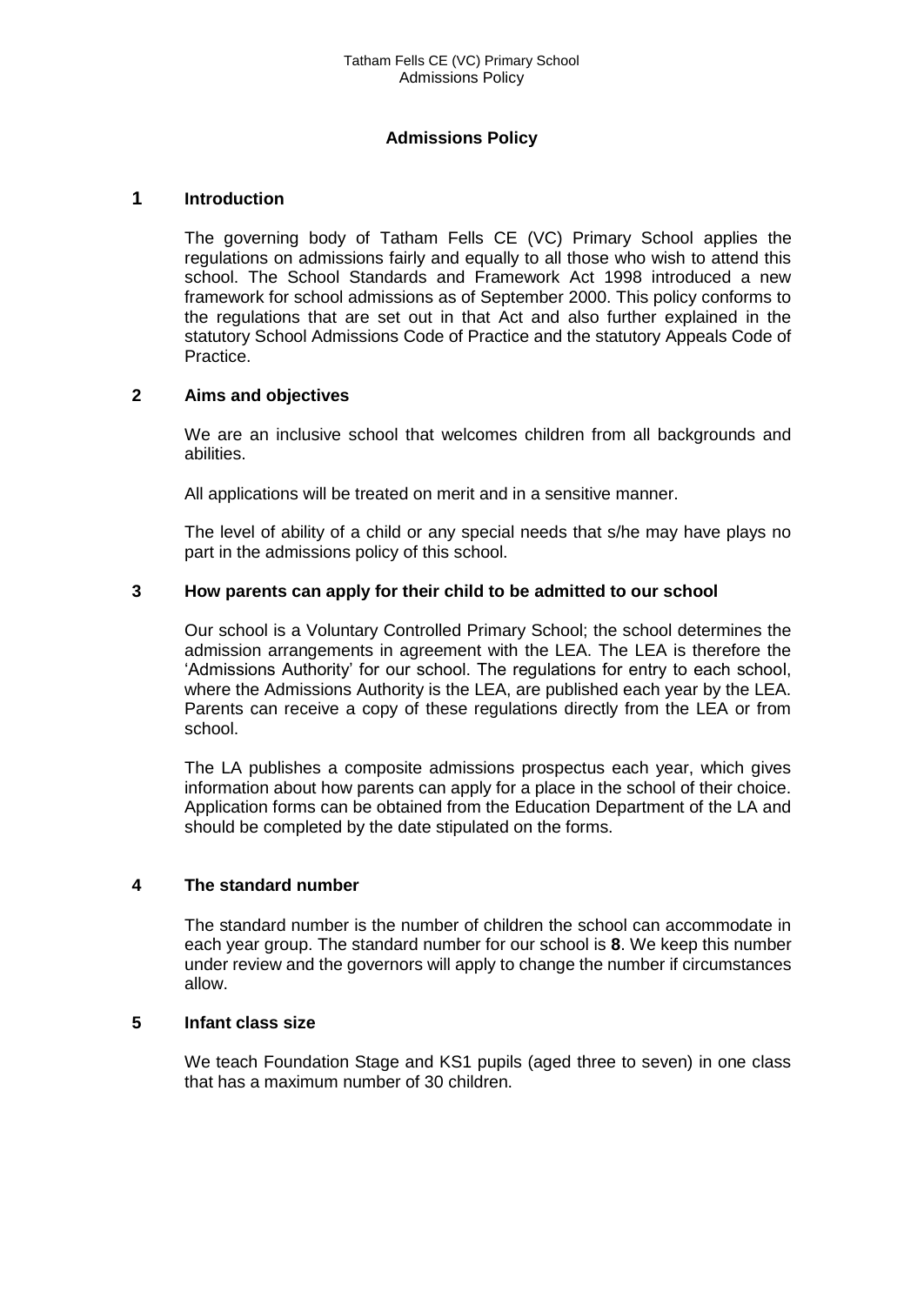# **Nursery Admissions Policy**

Children may be admitted to the nursery the term after their third birthday. There will be 3 intakes a year in September, January and April.

The steps below explain how to apply for a nursery place in our school

- 1. You may place your child's name on the record of interest list for our school.
- 2. Information regarding our nursery and contact points is available in school.
- 3. Ask school for an application form which you can either complete whilst at our school or take home to complete and return to school by the closing date indicated on the form
- 4. When completing the application form you should provide as much information as you can to support your application. If your circumstances change, please notify the school immediately.
- 5. The School's Admission Committee will meet each term. When a school or class receives more applications than it has places available, then the Admissions Committee will apply its oversubscription criteria.

In Community and voluntary Controlled Nursery Schools, priority is given to:

- a) Children whose Statement of Special Educational Needs names the nursery. Children in this criterion may be additionally supported by the Authority's Outreach Services.
- b) Children who have social, medical or developmental needs according to the County Council's Children in Need categories. This will include children in public care, also known as Looked After Children.
- c) Children who live nearest to the school using home to nursery school distance, following an accepted walking route.

# **Offers of places**

- 1. You will receive a letter from the school offering your child a place. You will be asked to return a form of acceptance of the place to the school.
- 2. Before accepting a place, which will be five sessions a week, you should be committed to taking your child regularly to school. If your child's attendance is unsatisfactory, the place may be withdrawn.
- 3. If you are not offered a place, you will be told that your child's name has been placed on a waiting list. If places subsequently become available, these will be offered according to the reserve list on that date.
- 4. Places are normally offered to commence at the beginning of the term after the child's  $3<sup>rd</sup>$  birthday and we will invite you and/or your child to visit during the term prior to admission.
- 5. We will offer **five places** for up to **four sessions** totaling **15 hours**, if all the sessions offered are not taken up then these will be offered to subsequent applicants following the criteria laid down by the Lancashire Education Authority for Voluntary Controlled Schools.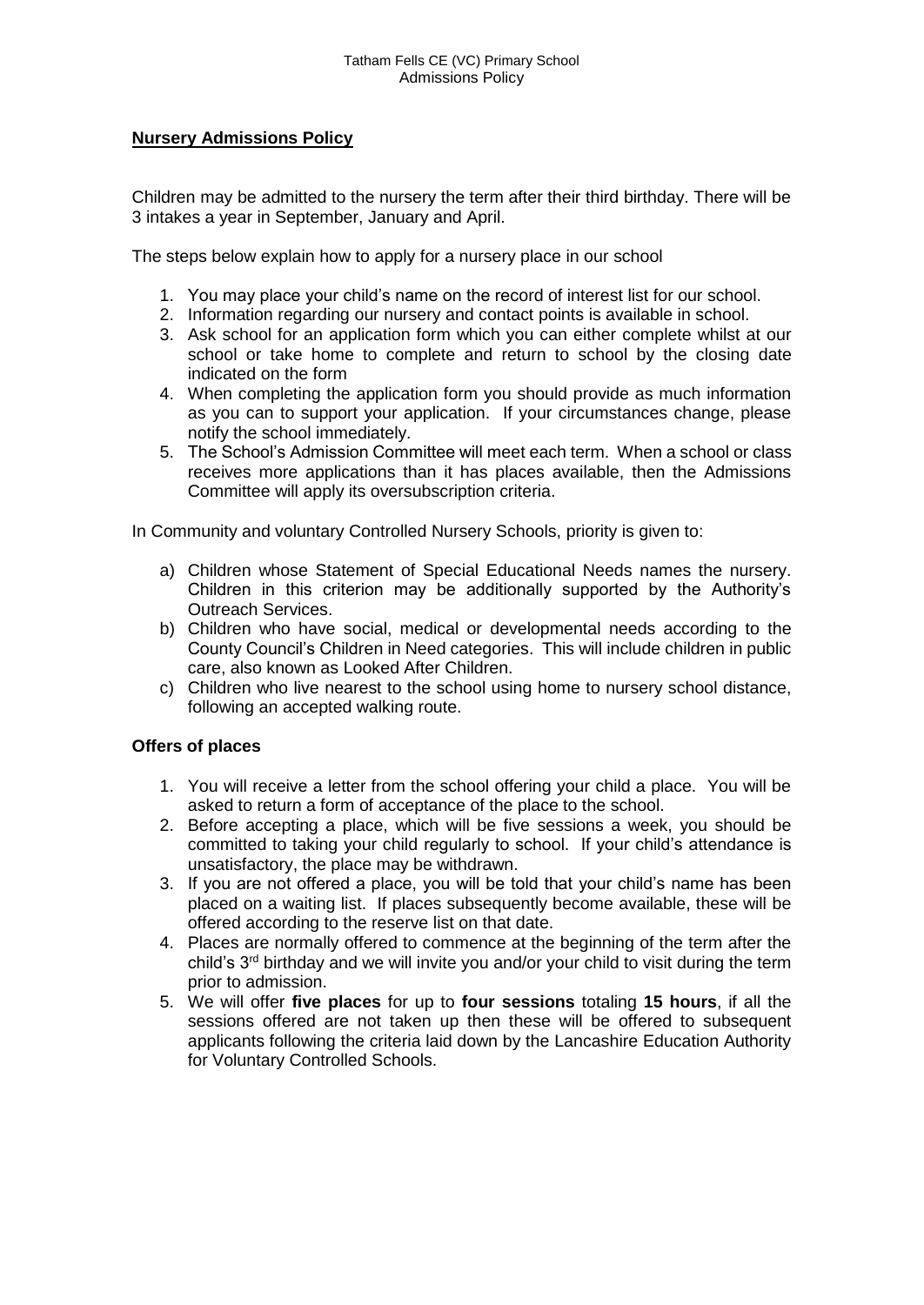# **Reception Admissions Policy**

The proposed policy for admission to community and voluntary controlled primary schools is listed below:-

An admission number will be published showing the maximum number of pupils that the school will admit in the Autumn Term. If a school is oversubscribed, the following criteria will be applied in priority order:

When a school is oversubscribed on parental preference, then the following priorities apply in order:

- 1. Looked after and previously looked after children then
- 2. Children for whom the Local Authority accepts that there are exceptionally strong medical social or welfare reasons which are directly relevant to the school concerned (see note (i) below, then
- 3. Children with older brothers and sisters who will still be attending the school at the time of transfer,(See note (ii) below) then
- 4. Remaining places are allocated according to where a child lives. Those living nearest to the preferred school by a walking route recognised by the Local Authority will have priority.(see note (iv) below.

#### **Notes**

- (i) The medical, social and welfare criterion will consider issues relevant to the child and/or the family. This category may include children without a statement who have special needs. Children who have a statement for special needs which names a particular school have priority for admission and are considered under a separate admission procedure. Written evidence from an appropriate professional is usually required before the Authority considers medical, social or welfare reasons for admission. This should accompany the application form. Only exceptional reasons relating to the suitability of the preferred school are normally accepted in this category.
- (ii) Brothers and sisters includes step children, half brothers and sisters fostered and adopted children living with the same family at the same address (consideration may be given to applying this criterion to full brothers and sisters who reside at different addresses).
- (iii) If there are more children in any of the admission categories 1 to 3 than there are places remaining, then those children living nearest to the school measured by a walking route recognised by the Local Authority will have priority. If the Local Authority is unable to distinguish between applicants using the published criteria (eg twins or same block of flats) places will be offered via a random draw.
- (iv) When considering the shortest walking route, the distance is along public highways and footpaths between the nearest gate of the child's permanent address to the nearest available entrance (currently in use by pupils) of the main building of the school.